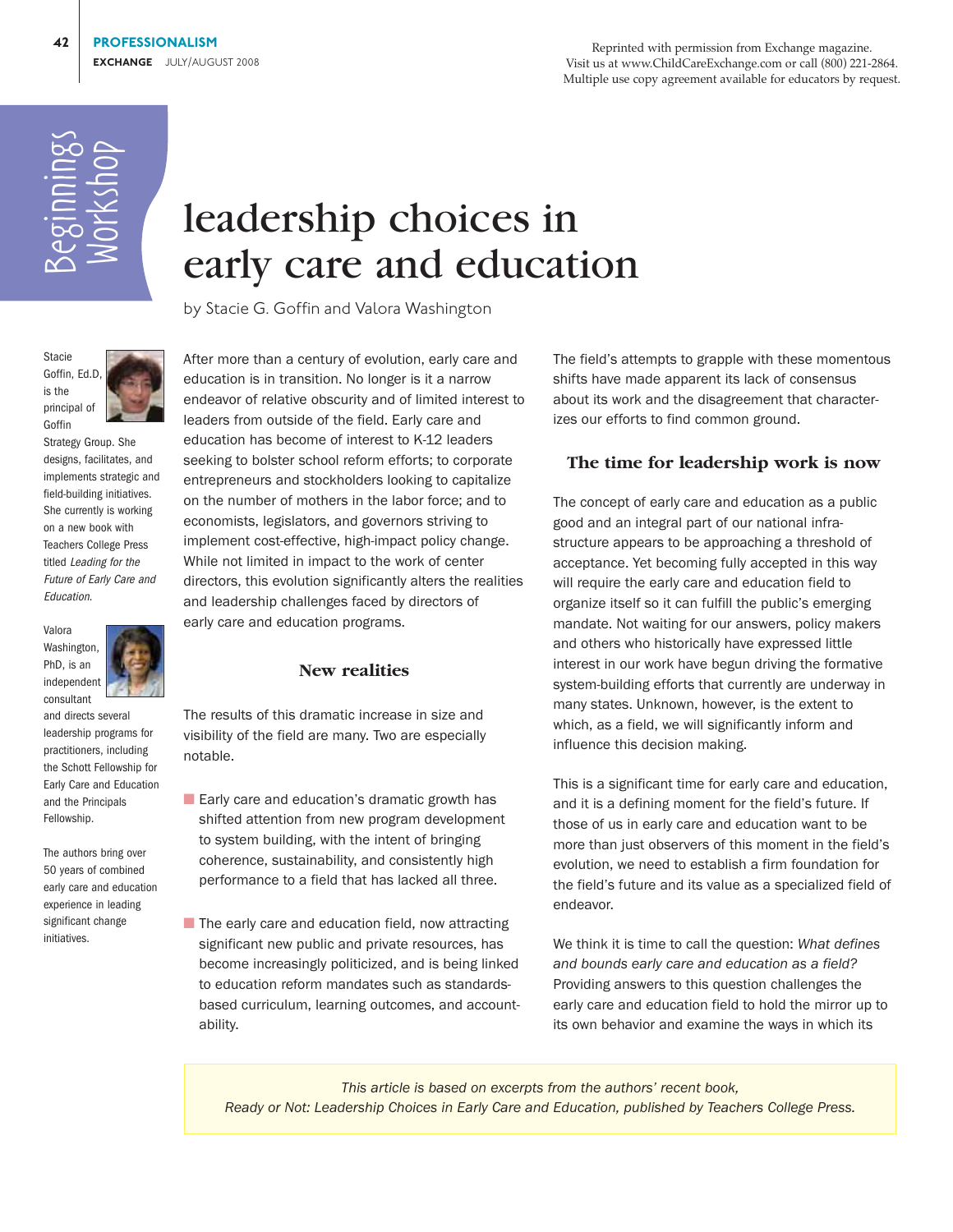**PROFESSIONALISM 43** JULY/AUGUST 2008 **EXCHANGE**

responses to change too often are hindering the field's progress and minimizing its effectiveness as agents of change on behalf of young children, families, and the early care and education field.

This is a field-wide leadership issue of paramount importance to us as a field. Having a central role in shaping the field's future is contingent on our being able to provide an answer to this seminal field-defining question of definition and boundaries. That is why, drawing on terminology from parliamentary procedures, we believe it is time to "call the question." The field's indecision has gone on far too long — and too much hangs in the balance.

Consider: We are not even capable of providing a collective response to the question of what to name our work — early care and education, early education and care, early childhood education, early education and child care, early care and learning, educare, early learning, early education — providing concrete evidence of our confusion about the purpose of our work and public evidence of internal divisions.

### **A new kind of leadership is needed**

Despite its many accomplishments, the field has largely been unwilling or unable to develop a coherent definition of itself and its work. The ability to find consensual answers to central questions about the field's purpose, identity, and responsibility will determine its ability to go forward with a clear articulation of its collective competence and responsibility to children and families — answers essential to creating a coherent early care and education system and responding in a unified way to the many policy discussions presently taking place across the country.

Pre-existing answers do not exist for the field-defining questions we are posing. Consequently, we believe the field's issues are best understood as adaptive challenges and as issues in need of adaptive leadership. Coined by Heifetz and his colleagues (Heifetz, 1994; Heifetz & Linksy, 2002), adaptive work is required when:

- a gap exists between one's espoused values and one's practices
- answers to the identified challenge don't pre-exist
- conflicting values co-exist, and the conflict needs to be resolved

■ choices have to be made, which often involves loss.

A basic premise undergirds adaptive leadership work: Answers for the critical issues confronting us as a field reside within those of us who own the adaptive challenge. If we are to assume a greater leadership role on behalf of early care and education as a public good, and for the system that delivers it, we cannot rely on others to resolve our issues. This leadership work will have to be *our* work. As articulated by Linsky and Heifetz in their Foreword to *Ready or Not: Leadership Choices in Early Care and Education:* 

"But adaptation, and the process of doing adaptive work, is as much about conservation and preservation as it is about loss. The hard work . . . the field has to do is to have the will to identify what of all they have accomplished, what of all that has gotten the field to where it is today, what of all the values and loyalties that are currently honored, is so much of the essence, the core of the field's DNA, that it needs to be preserved going forward. And then, what is the 10% or 20% of the current DNA that is expendable, and must be left behind in order to go forward and thrive in a new reality" (2007, p. x).

Engaging in adaptive work will not be easy, though. The field's adaptive work will likely evoke difficult debate, painful decisions and choices, and the loss of some of the field's historically cherished positions.

### **The field's adaptive challenges**

Earlier, we posed as a central uncertainty, "What defines and bounds early care and education as a field?" This uncertainty emerges from what we have defined as the field's two adaptive challenges:

A *performance gap* that calls for closing the distance between an expressed commitment to children's high quality early care and education and the field's uneven collective competence.

A *credibility gap* that calls for closing the distance between the desire to be recognized as leaders on behalf of early care and education and the field's self-protective behaviors.

As adaptive challenges, known answers for addressing these gaps do not exist. We believe that finding answers should become central to the field's leader-

This is a significant time for early care and education, and it is a defining moment for the First Search Controllery Controllery<br>This is a<br>for early care<br>and education,<br>and it is a<br>defining<br>moment for the<br>field's future.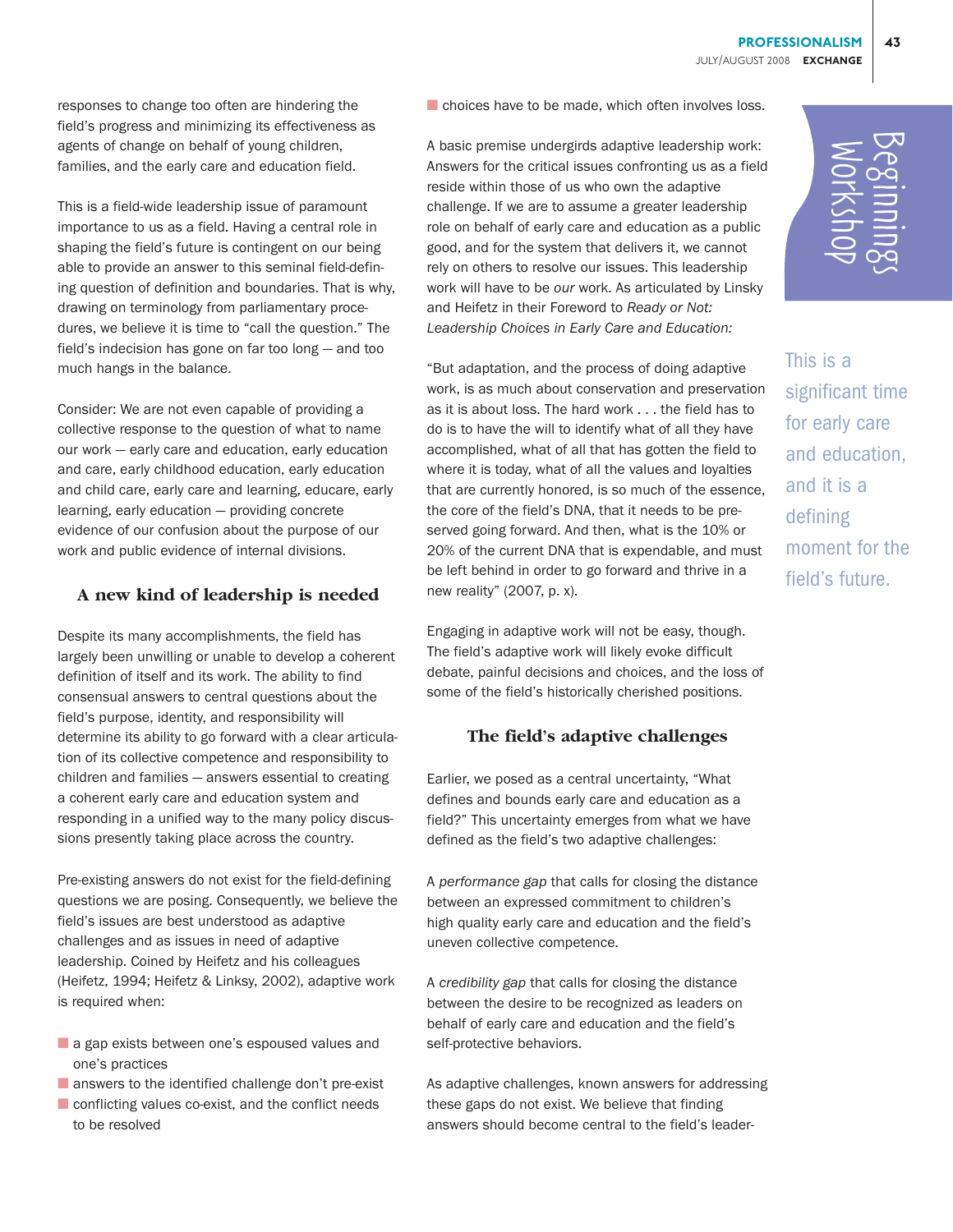Beginnings Workshop

If we are to assume a greater leadership role on behalf of early care and education as a public good, and for the system that delivers it, we cannot rely on others to resolve our issues.

ship work and should focus on three defining issues: purpose, identity, and responsibility. As a field, we need to be able to respond to questions regarding the *primary* intent of our work (is it, for example, school readiness? social-emotional development? social justice?); the chronological scope of early care and education (is it, for example, birth to 5? birth to age 8? 3 years to 3rd grade? birth to age 14 and inclusive of school age care?); what one needs to know and be able to do to claim 'membership' in the field; and what we accept as our mutual responsibility to children, families, and society.

The unavailability of consistent answers to these fielddefining questions present barriers to system design efforts, to the delivery of consistent high-quality early care and education, and to a shared identity as early educators. It reflects our internal ambiguity regarding who we are as an organized field of practice.

#### **Change is not optional**

Ultimately, our sense of urgency about the need for responding to the leadership challenge of articulating what defines and bounds the early care and education field comes from the following:

- Despite the dedicated efforts of early care and education leaders, far too many children are in early care and education programs of mediocre quality (Early, et al., 2005; Helburn, 1995).
- Too few policy makers fully understand the barriers that must be bridged if this empirical fact is to be changed.
- Too few practitioners are prepared for their responsibilities (for example, see Gilliam & Marchesseault, 2005; Hambre & Pianta, 2007; Marshall, Dennehy, Johnson-Staub, & Robeson, 2005).

At the same time, knowledge about the importance of childhood development and about children's learning capacities has become more robust and available to the public. As a result, public expectations have risen regarding the educational contributions of early care and education, accompanied by increased public and private investments. In response, decisions of policy and practice are being made on the field's behalf.

The early care and education field is being redefined. The fact of this transformation no longer is in question. Rather, the question is the extent to which early

educators will have the opportunity to be part of  $-$  and influential in — this crucial work.

If, as a field, we rebuff the challenge of deliberating and responding to the defining choices around purpose, identity, and responsibility, others will feel empowered to make these choices for us. If, as a field, we avoid responsibility for doing adaptive work, we limit our present and future capacity to lead on behalf of early care and education. By failing to mobilize ourselves to do this leadership work at this time, we reduce our chances to shape the early care and education field so it can most benefit young children, and we lessen our prospects for being recognized as legitimate spokespersons for the focus and design of an early care and education system.

#### **It's a matter of integrity**

We, as authors, recognize that by invoking the need for adaptive leadership work we are entering into uncharted territory. We recognize that by questioning the field's performance, we are challenging its current conceptualization of its leaders and practitioners. Nonetheless, we believe that significant breakthroughs require the collective and reflective self-examination characteristic of adaptive work.

We have reluctantly concluded that the field's unbending adherence to long-standing positions no longer is productive. It is time to take a stance on how, as a field, we will effectively deliver on our mission and make a difference. Despite the rhetoric and expressed convictions, field-based research and experience make abundantly clear that all too often:

- Those of us in the field resist doing what our knowledge base says is necessary for achieving good results for children.
- We are willing to tolerate poor performance by our colleagues.
- We hesitate to improve ourselves and our programs if doing so involves too much effort or cost.
- We postpone change and thus defer its benefits to future generations.

We acknowledge the many issues confronting early care and education. Yet addressing the disparity between our promises and our practice is essential if the early care and education field is to have *integrity,* defined by Carter (1996) as "the courage of our